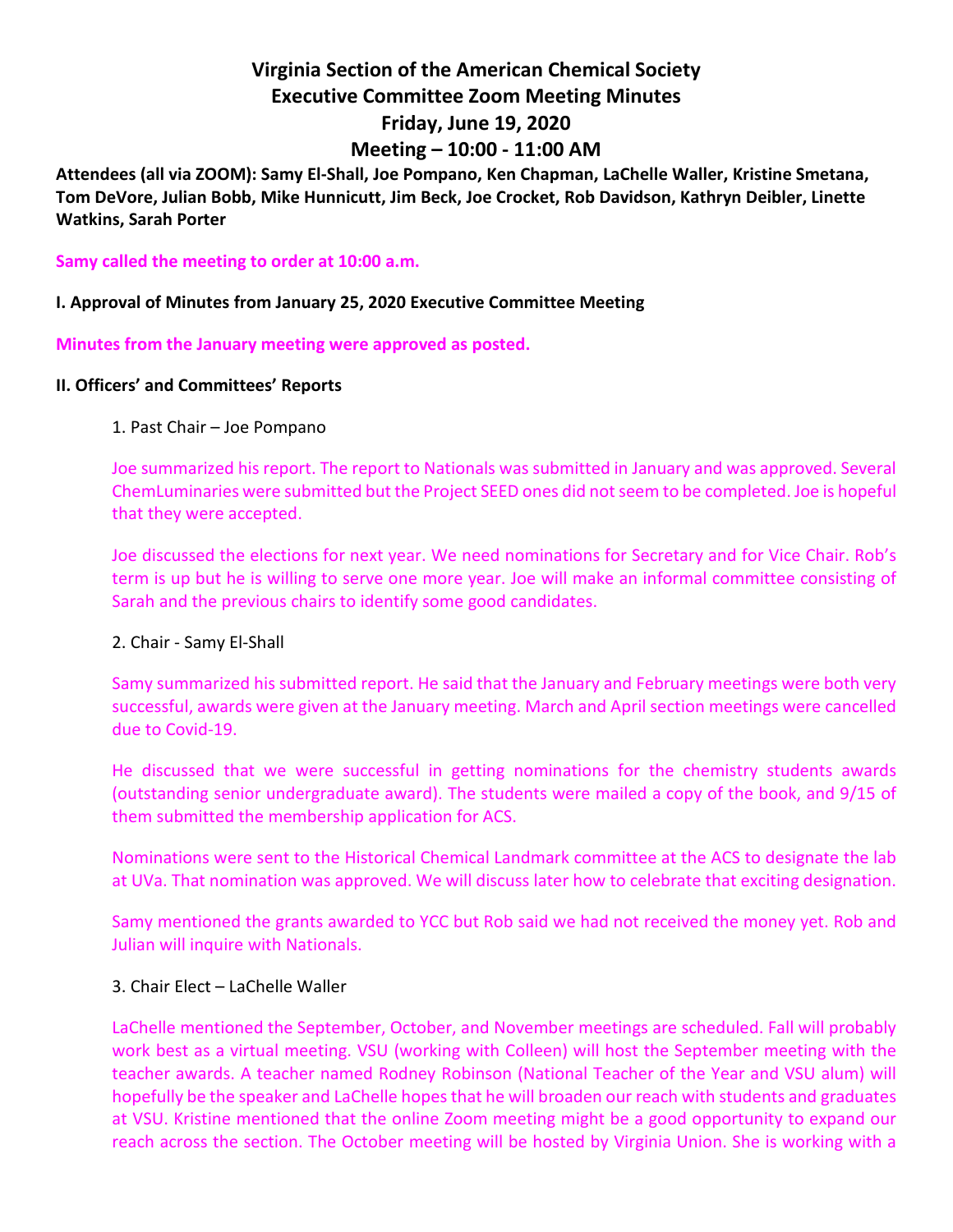chemist, Dr. LaTia Scott, who is an alumnus of Virginia Union to be the speaker. November meeting will be hosted at JMU (working with Tom). Dr. Christine Hughey will speak on the chemistry of beer analysis.

LaChelle asked the Exec committee for suggestions about how to recognize the award winners, since we were not able to do it in person in March. Samy recognized that we can mail awards but agreed that we should recognize them in person if possible. Kristine asked about the Bass award when we will recognize Ann. Samy suggested that we do this at the October meeting since the teachers will take up most of the September meeting. Joe also mentioned that we have an award for Mike Hunnicutt for Project SEED. We will add that to the October meeting as well.

Kristine asked Joe what happened about the Project SEED ChemLuminary. Mike and Sarah worked on the submission, no one is sure why it didn't get finally submitted. Joe said that it was marked as incomplete. Kristine said that if it was mentioned in the Chair's report it should be considered for the section awards.

4. Vice Chair – Vanessa Lopez

Vanessa was not in attendance at the meeting.

5. Secretary - Sarah Porter

Minutes were submitted prior to the meeting.

#### 6. Treasurer- Rob Davidson

Rob summarized his report. Since we had to cancel many activities due to Covid-19, we have extra money that was not spent as anticipated. Revenues were basically where we expected (received ACS allotment) but expenditures were way down. Rob's best guess is that at the end of the year, we may have more of a \$3K surplus without transferring any money from the trust fund, but it's hard to predict because we don't know all of what will happen in the fall.

Linette brought up virtual Project SEED. Sarah mentioned that Nationals is paying students directly this year but Linette asked about the possibility for next year that the money could get funneled through the local section for the students rather than through the University.

Rob mentioned that we are still getting fraudulent requests from the "Chair" of the section for money and gift cards. Please do not respond directly to those requests. You can send them to Rob.

Rob had planned to increase our local section dues from \$7 to \$8 but decided to wait until next year.

7. Councilors - Kristine Smetana, Ann M. Sullivan and Linette Watkins

Councilors Report was submitted by email.

Kristine summarized the community activities report. She was not able to do any activities for Earth Week. They made kits and supplies for teachers for classrooms. The STEM event involved 300 students for schools in southside Virginia (~ 5 schools). She is hopeful that they can get back to work in the Fall.

8. Trustees – Ken Chapman, Stephanie Mabry and James N. Demas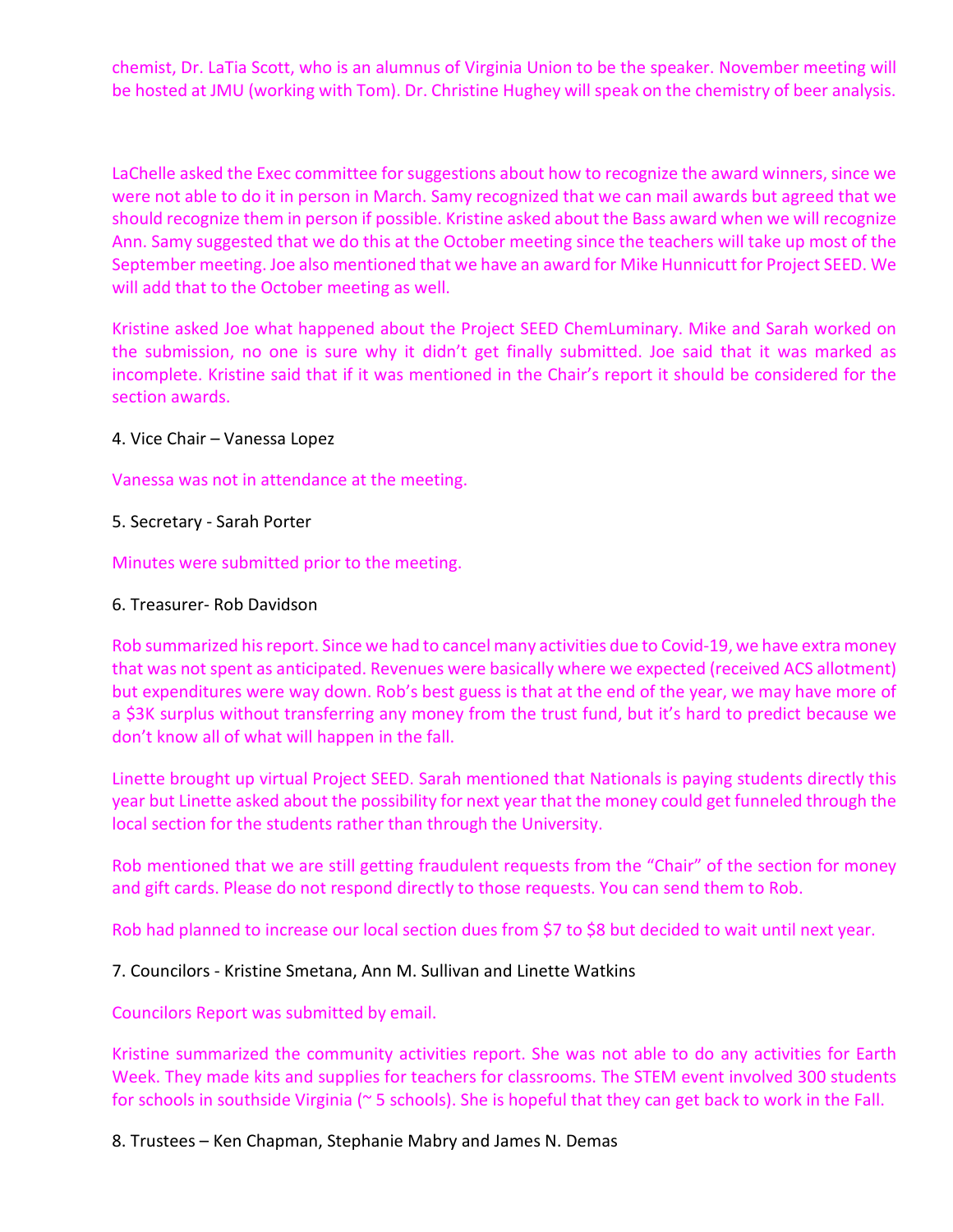Report was submitted by email. Ken summarized the report. No withdraws have been made this year. Originally, we planned on a \$10K withdrawal but since our expenses have been so far below anticipated we did not need to withdraw from the account. Ken and Rob discussed an audit later in the year, as it is currently overdue. They will plan a meeting (virtual or in person) later on.

## 9. Awards

i. Education- Larry White, Greg Grover

ii. Industrial and Service - Yezdi B. Pithawalla

Samy asked about the teachers' award nominations. Jim mentioned that three nominees have been submitted by Larry. They will go ahead and notify the awardees and order the plaques and disburse the award money. Jim will coordinate with Samy and Rob to get this taken care of and will work on recognizing the teachers at the September meeting. They will coordinate with Kathryn to add this information to the website as well.

Kristine mentioned that she was going to take over the education grants and she has not heard from anyone about this. Do we know if anyone has applied? We still have not heard from Ryan and Rob was not aware that we have received any applications. Kristine asked that a call for grant proposals be added to the next Bulletin. Ken mentioned that we should also look into the possibility of advertising through VAST. Their bulletin is quite expensive to put in an ad, but we might be able to get a one-time announcement in there for free. There is a July 1 deadline for their August newsletter. Ken will work with Jim to get the announcement into our Bulletin and to the VAST newsletter.

## 10. VAST- Kenneth Chapman

Ken discussed that we have had a presence at the VAST November meeting. Their fall meeting will be virtual, and they will still be charging \$350 for the virtual meeting. Ken will work on this and would ask for any assistance from anyone who has familiarity with their event software - WHOVA - for some help. The ACS has a lot of YouTube material for using this software but Ken would still appreciate any assistance with the exhibit.

Mike mentioned a workshop that YCC did at Longwood last year, with some materials related to professionalism, etc. Mike suggested that Julian might be able to share some of those materials and the agenda from that event. Julian said that he is teaming up with other YCC chapters and they are planning a number of virtual professional events this summer and fall. Julian will work with Ken and share whatever information he has.

## 11. Project SEED - Mike Hunnicutt

Mike summarized his report. Our goals were to maintain the two existing programs at VCU and Longwood, and to increase visibility across the section and increase participation through summer 2021. We communicated with all of the chemistry departments within our section. We were on track to have three institutions (VCU, Longwood, and JMU) for summer 2020. Longwood had a record number of applications. At VCU, they got official sponsorship for SEED through RPS. VCU invited the Governor's schools in Petersburg and Richmond to apply as well, moving outside of RPS. VCU program also got support from the CHS communication office to develop a poster to send to each participating school as advertising material (this was at the suggestion of past SEED students).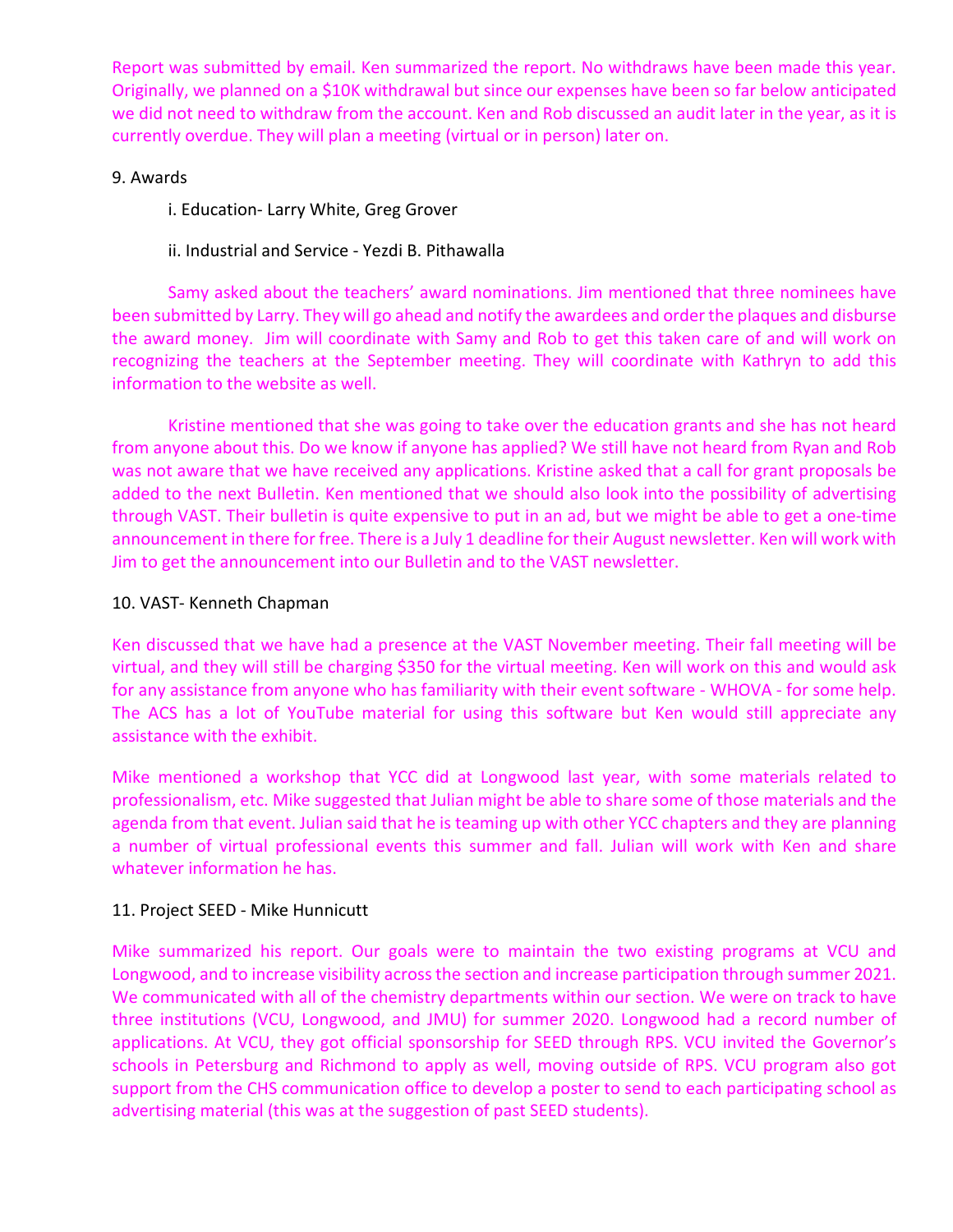Mike discussed the Virtual Summer Camp option as the in-person SEED programs were all cancelled. Sarah summarized the involvement of Longwood and JMU in the virtual program. Students will receive a small stipend and a Chromebook to participate in an approximately 20 hour/week program. Mike and Sarah discussed the sections' participation in the Virtual Camp. There will be no financial obligation from the Section for this new virtual program.

Mike will work with Jim on getting an article into the summer Bulletin.

## 12. Younger Chemists Committee- Julian Bobb

Julian summarized his report. He discussed two grants that the YCC obtained this year to support a fall Women's Workshop with a keynote speaker named Susan Stanistky (Eastern Lab director of DFS). This will probably end up being a virtual event. They will have breakout sessions with women leaders in the chemistry industry and government, etc. It will be a series of informal discussions. Julian will work with the WCC to plan this event. Another grant they received was for a fall luncheon that they may have to also run virtually. Julian is coordinating with Eastern NY, Philadelphia, Nashville, Chicago YCC sections to apply for some other grants to support virtual professional development events. They are planning a few workshops on navigating your career during Covid-19 and some informal discussions on CV's and resumes and interviewing. They are getting attendance from all across the country.

Julian summarized the mentorship program - 20 mentors and 18 mentees. Most mentors are in industry positions and the mentees are undergraduates from across the section. They have had some meetings to get the program started. He is planning some virtual events in the Fall for all participants.

Samy will email Julian's report to the Exec committee.

**Other reports**: Joe C. summarized the safety report. The letters and safety booklets were distributed to all of the high schools, and information about the Chemistry Olympiad.

## **III. Zoom Service for the Section**

Samy asked about signing up for ZOOM service for the section. Rob said that contracting for zoom services makes sense but it might be tricky to have an institution account since it is usually in an individual's name. Joe P. suggested putting into the Chair's name and just transfer it each year to the new Chair. It is about \$150/year for the account and you can have meetings with up to 150 people. Rob suggested that Julian would use it the most in the near future so maybe it should be in his name. Julian suggested that they could use their grant to pay for it, but we also have the money in the section budget. Rob told Julian to go ahead and sign up for it. Tom asked about the Fall meetings - we could use this same account for those virtual meetings.

## **IV. Fall Meetings: September (VSU), October (VUU), November (JMU)**

The meetings will be hosted by the institutions, but we need to decide how to run the meetings. We have to decide if we want to charge for it. Since we don't have meals, we should not charge for the meeting. We will announce this in the Bulletin and on the website. The host of the meeting will need to be in charge of organizing the meeting and managing attendees. You can usually just post a link to a ZOOM meeting. We have to be careful about posting links to the ZOOM meetings publicly to avoid the meetings getting hacked. Samy would like to see that we still reserve spots for the meetings and send the link to people individually rather than posting it publicly. A lengthy discussion followed about how to manage the meetings on ZOOM.

## **V. Spring 2021 Celebration of old chemistry lab at UVA as a National Historical Chemistry Landmark**